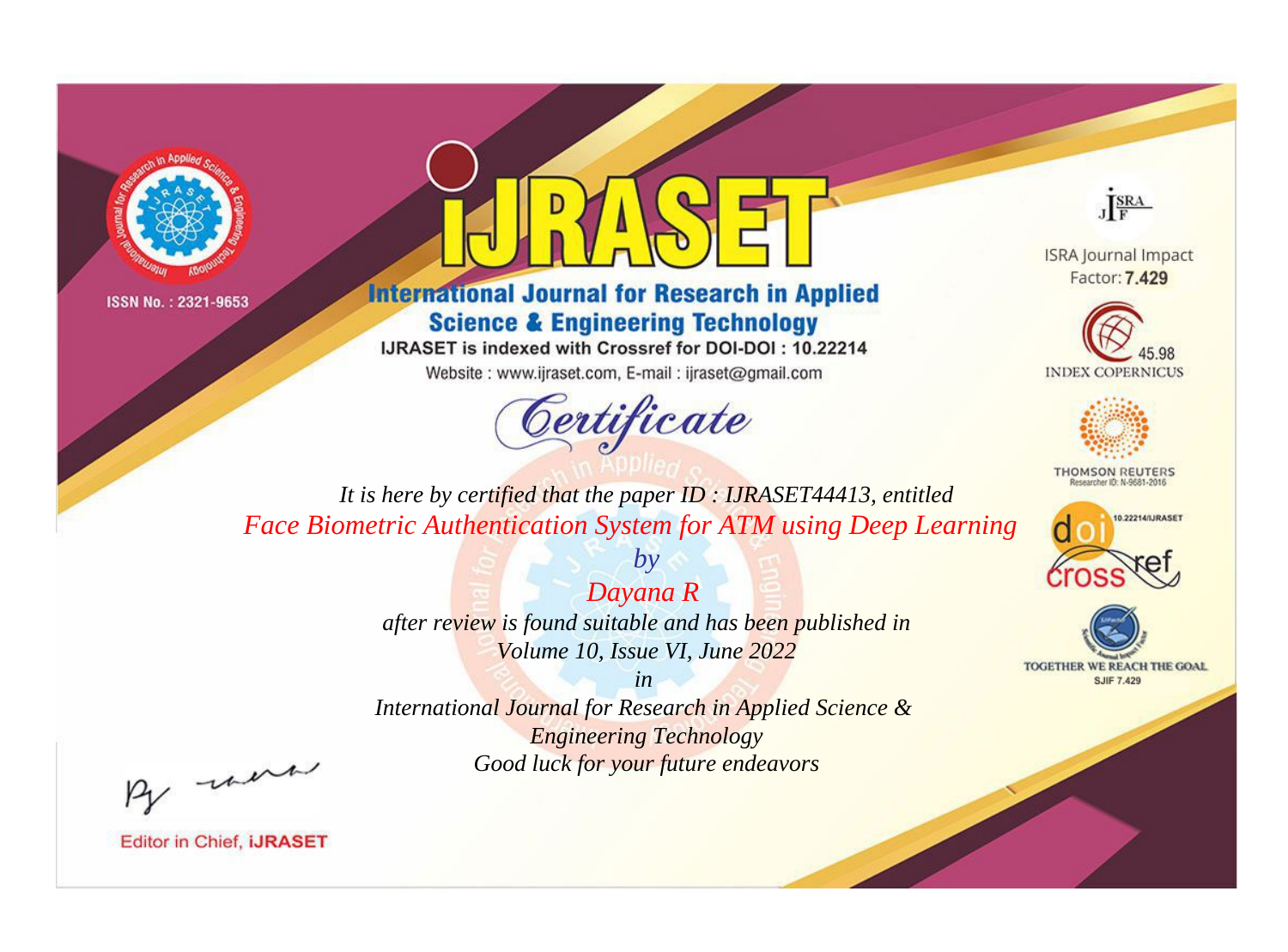



**International Journal for Research in Applied Science & Engineering Technology** 

IJRASET is indexed with Crossref for DOI-DOI: 10.22214

Website: www.ijraset.com, E-mail: ijraset@gmail.com





**ISRA Journal Impact** Factor: 7.429





**THOMSON REUTERS** 



TOGETHER WE REACH THE GOAL **SJIF 7.429** 

*It is here by certified that the paper ID : IJRASET44413, entitled Face Biometric Authentication System for ATM using Deep Learning*

*Abarna E* 

*by*

*after review is found suitable and has been published in Volume 10, Issue VI, June 2022*

*in* 

*International Journal for Research in Applied Science & Engineering Technology Good luck for your future endeavors*

By morn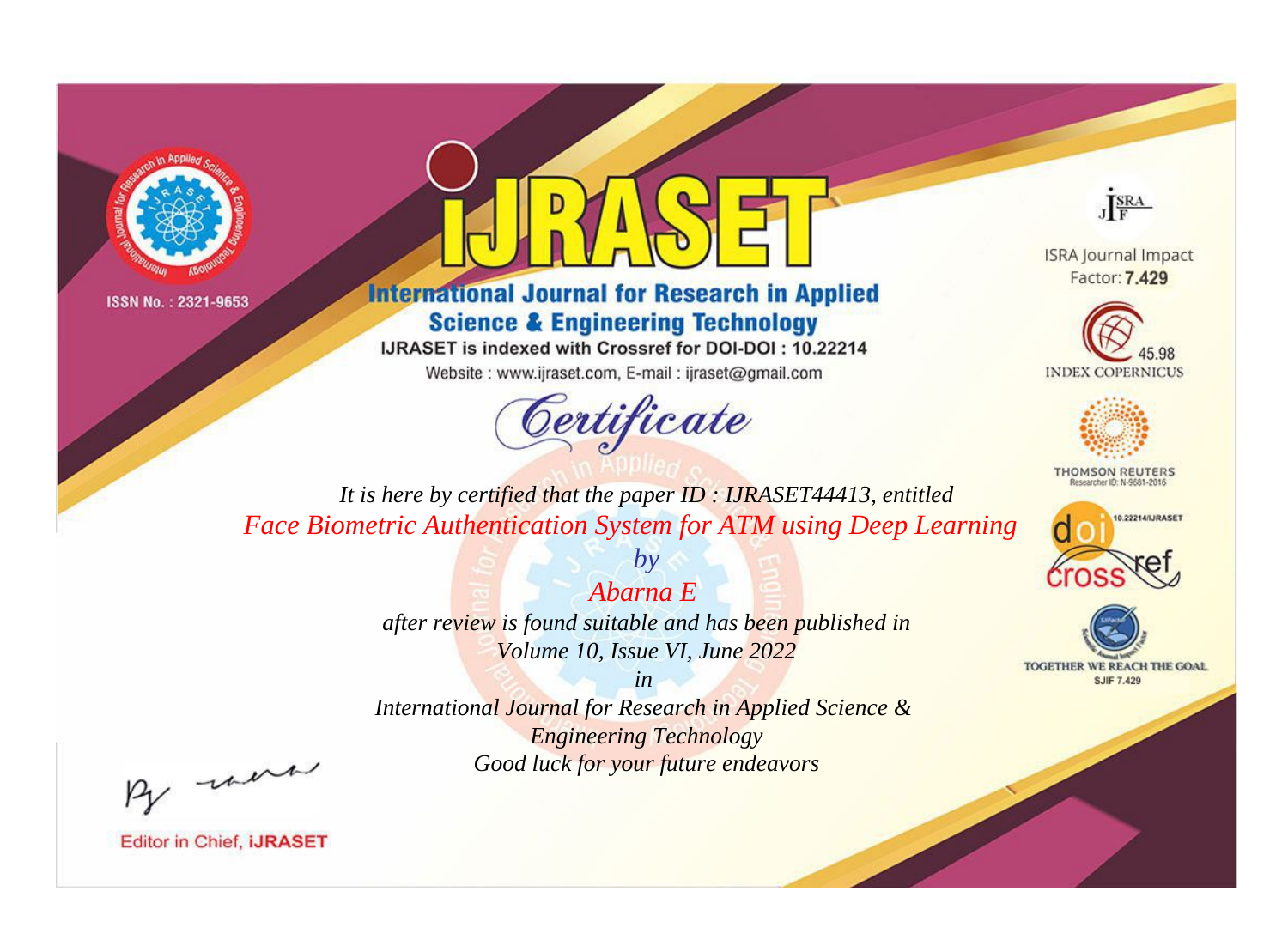



**International Journal for Research in Applied Science & Engineering Technology** 

IJRASET is indexed with Crossref for DOI-DOI: 10.22214

Website: www.ijraset.com, E-mail: ijraset@gmail.com



JERA

**ISRA Journal Impact** Factor: 7.429





**THOMSON REUTERS** 



TOGETHER WE REACH THE GOAL **SJIF 7.429** 

*It is here by certified that the paper ID : IJRASET44413, entitled Face Biometric Authentication System for ATM using Deep Learning*

*Saranya I* 

*by*

*after review is found suitable and has been published in Volume 10, Issue VI, June 2022*

*in* 

*International Journal for Research in Applied Science & Engineering Technology Good luck for your future endeavors*

By morn